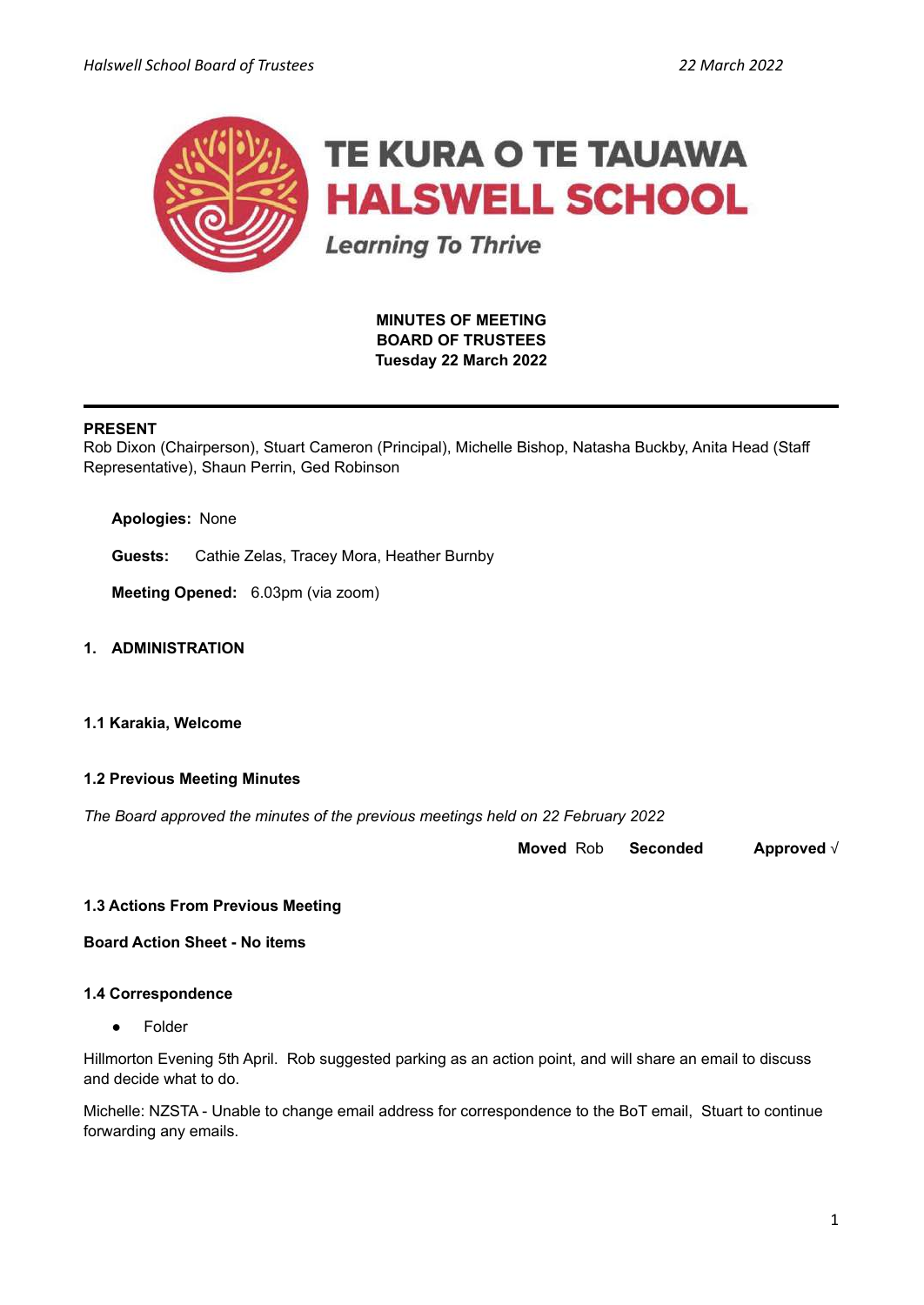# **Action: Rob to share email with the Board re participating in combined training with Hillmorton High School and local cluster schools.**

#### **1.5 Standing Admin Items**

- **Boa[r](https://drive.google.com/open?id=1LgYeP3fbHNJrrdwtKhmni7bUn5KZf6AdawXvp-8GM5I)d register**
- Record of hours
- Conflict of Interest
- Capabilities and Prof Development
- Board work plan

# **2 Monitoring/Review**

### **2.1 Curriculum Report**

Target group reports for Ōtāwhito, Huritini and Ōtūmatua were shared. Teachers will monitor and work with these children over the course of the year to accelerate achievement against the Halswell School Expectations.

*The Board accept the curriculum reports as presented*

**Moved** Rob **Seconded Approved** √

# **2.2 Principal's Report**

### **Teacher Only Days**

Teachers receive an 8 day entitlement as per their collective agreement, 2 days left to use this year due to 1 cancellation last year. Originally had to be used by end of Term 2, MoE has granted an extension due to covid, days can now be pushed out to Term 3, Potentially could be attached to Queen's Birthday and Matariki. Board agreed to push one day into Term 3 but plenty of time must be given to parents for any changes. A decision will be made by the end of the week and Stuart will advise parents.

### *Action: Stuart to email parents informing them of the change in dates*

### **Covid:**

- Currently 90 students isolating
- 50 students returned
- 14 staff affected, 8 with covid, 6 still away
- Average of 130 absences per day over the last 2 weeks, currently down to 100
- Social distancing being observed by parents, less parents coming on site
- Pink vests operating in the mornings to help with student arrivals

Unexplained absences -Some parents are not sending their children due to fear, these parents are being contacted. Students could potentially be removed from the roll after 20 days absence, nil effect if they are in zone, but out of zone students will be unable to re-enrol.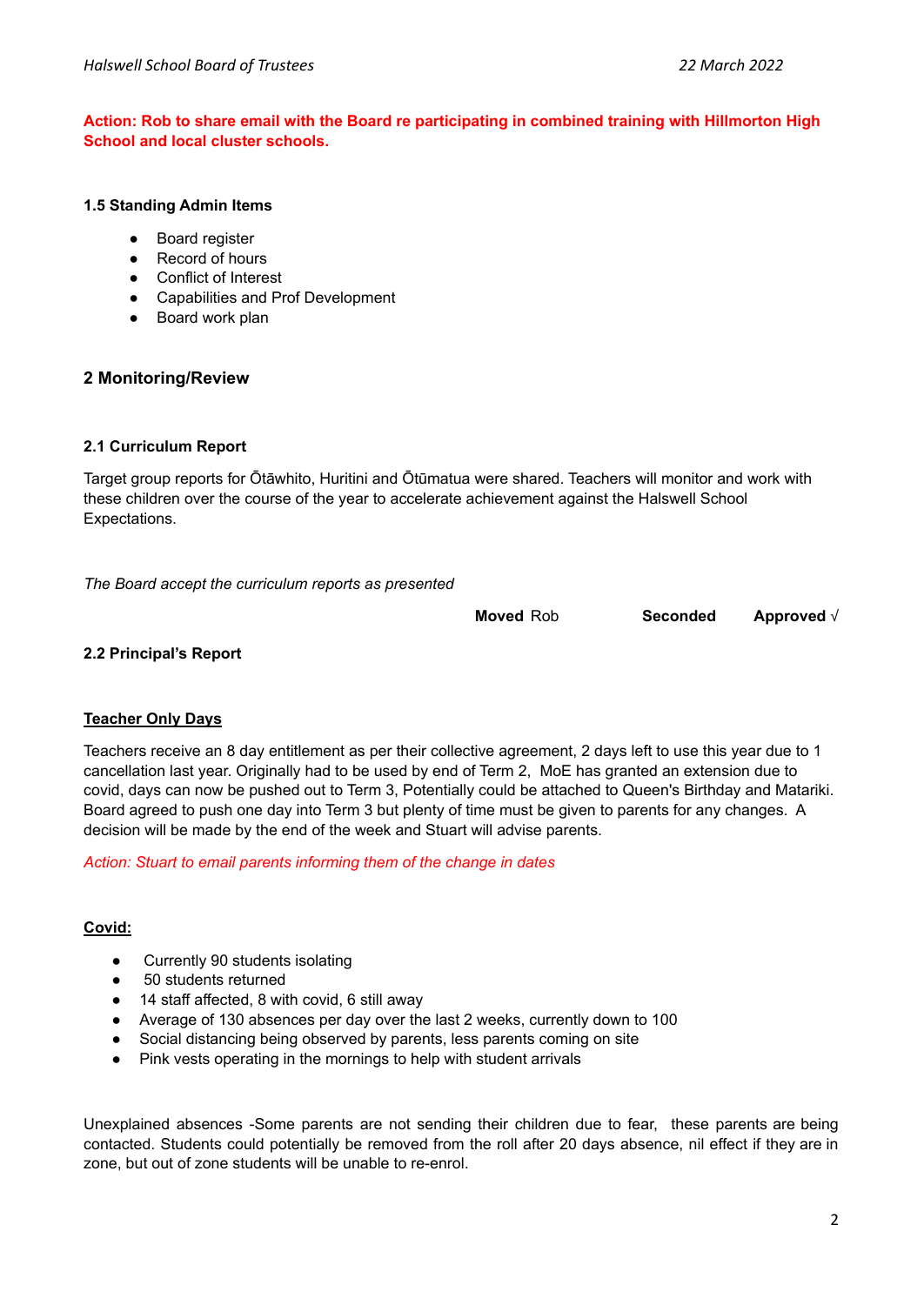*Staffing:* Currently able to juggle staffing while there are a number of students away, will become an issue if all students return and we have staff away. A last resort would be sending teams home if unable to find relievers.

# **Internationals:**

Open letter sent to the Ministry. Penny has had a lot to do with the letter due to her connections and being a member of SIEBA. The Ministry proposes to remove students 0-8 from entering as International students. Currently we have 5 International students, but in reality as we are only taking priority 1's at the moment we are likely not to be affected by this at the moment, it will however have a financial impact.

*The Board accept the Principal's report as presented*

| <b>Moved</b> Rob | <b>Seconded</b> | Approved $\sqrt{}$ |
|------------------|-----------------|--------------------|
|------------------|-----------------|--------------------|

### **2.3 Finance Report**

The Board approve the December 2021 Annual Report as presented, to be signed off by Rob/Stuart.

Shaun to be added to BoT members of the board, Giarne to remain as period covers her attendance

Covid leave for teachers, Ministry has reduced the need for the school to pay the first 8 days to 4, Due to weekends this will result in us paying 5 then claiming 1 back. The MoE local office is looking for ways to alleviate the financial pressure on schools.

Natasha: Rebecca working well, Solutions and Services happy with processes, some coding/actions for Rebecca to follow up.

*Action: Stuart to contact Solutions and Services to ask them to add S Perrin's name.*

|                                        | <b>Moved Natasha</b> | <b>Seconded Rob</b> | Approved $\sqrt{}$ |
|----------------------------------------|----------------------|---------------------|--------------------|
| 2.3.i                                  |                      |                     |                    |
| <b>March Finance Committee minutes</b> |                      |                     |                    |
|                                        | <b>Moved Natasha</b> | Seconded Shaun      | Approved $\sqrt{}$ |
|                                        |                      |                     | $\sqrt{ }$         |

### **2.4 Communications Report**

Nothing to report. BoT to draft an article to be included in the newsletter before school holidays.

Action: Natasha to circulate coms for an end of term Board article ahead of the Week 11 newsletter (13 April)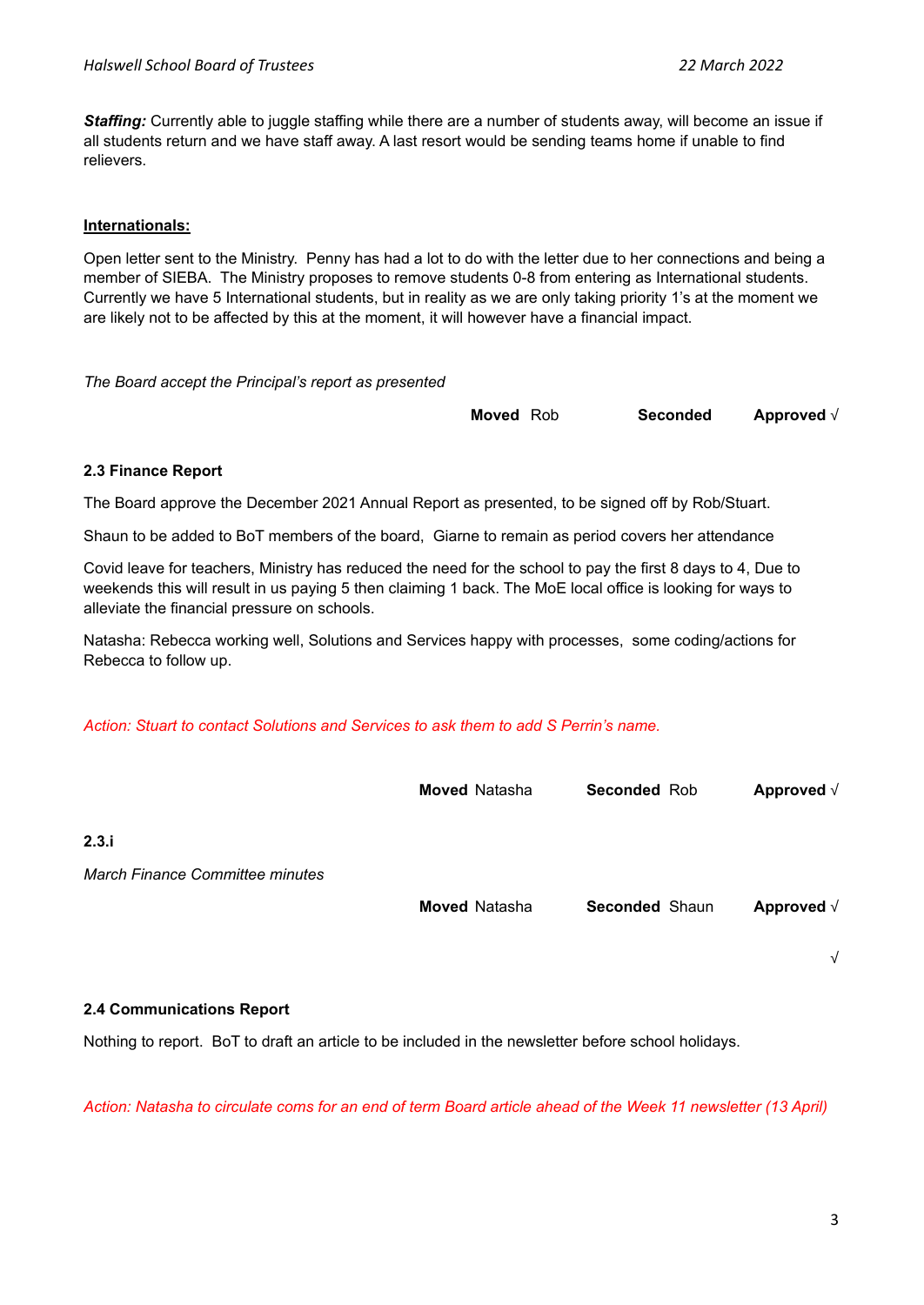# **2.5 Property**

All SIP'S finished and funding is waiting in the budget for any remaining projects.

*Oak tree remediation/proposal:*

Proposal by Boffa Miskell to remediate soil surrounding oak trees, and planting of new native trees as per plan. Quote doesn't include extending the watering system, Stuart would like this included. Approval sort for spending \$35k (\$30k as per quote with contingencies).

As per discussion, BoT would like to see the rope and post barrier removed for something lower. Works to be done over April holidays to limit the need for extra H & S costs.

Board obliged as part of their PR as they had already advised the community they would act on a plan in lieu of astroturfing.

*Action: Stuart to contact Boffa Miskell about proceeding with the project subject to some minor clarifications on the scope of works*

**Moved:** Rob, All agreed

### **2.6 Health & Safety**

Parking issues: School received letter from CCC following a complaint from a community member. Recommendation was for the school to close the drop and go parking at peak times. The school has tried on numerous occasions to seek a resolution to this, involving CCC, Community Board and Police. Stuart investigated an electronic barrier arm option that is likely to prove to be too expensive due to the ability to get power to the site, hence would need to be a manual option.

School will communicate to parents that unless improvements are made we will need to block off the car park. Tracey to work with the student council regarding footage presented to the Community Board for traffic plan and whether this can be included in the communication going out to parents.

Stuart will respond to the CCC letter.

Shaun & Ged would like to see more commitment on the CCC's part for the bigger picture of all the factors that affect the traffic issues as well as the flow on effect of us closing the car park. Shaun said we need to contact the travel advisor to work on a plan. CCC should have funding for this already in its safety plan.

Stuart said there is a possibility that we could apply to the Ministry of funding under the H & S umbrella.

#### *Actions:*

*Stuart to reply to CCC email and contact their school traffic planner Stuart to inform community of ongoing issues possible drop off closure Tracey M to work with Student School Council on possible traffic plan*

### **2.7 School Docs**

Open for contributions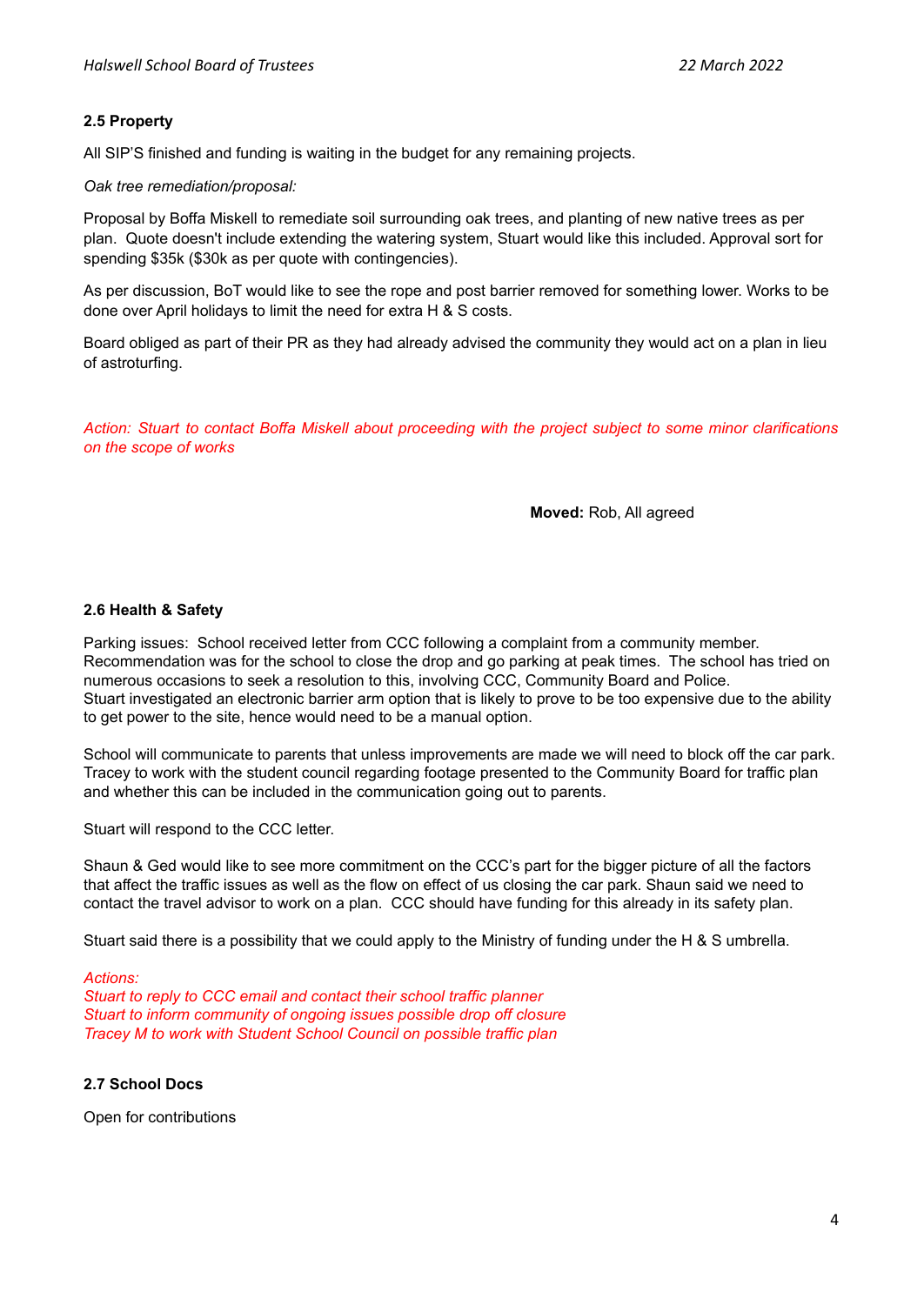# **3 Other Agenda Items**

# **3.1 Draft Strategic Plan 2022**

Charter was discussed and approved.

*Action: Stuart to final 2022 School Charter to the Ministry of Education*

# **4. Public Excluded**

- 7.34pm The meeting moved in committee
- 7.45pm The meeting moved out of committee

### **5 Next meeting**

# **Upcoming Board Meeting Dates 2022:**

- 17 May
- 21 June
- 26 July
- 16 August

**Meeting closed:** 7.55pm

**CONFIRMED CONFIRMED 17 May 2022** 

**CHAIRPERSON**